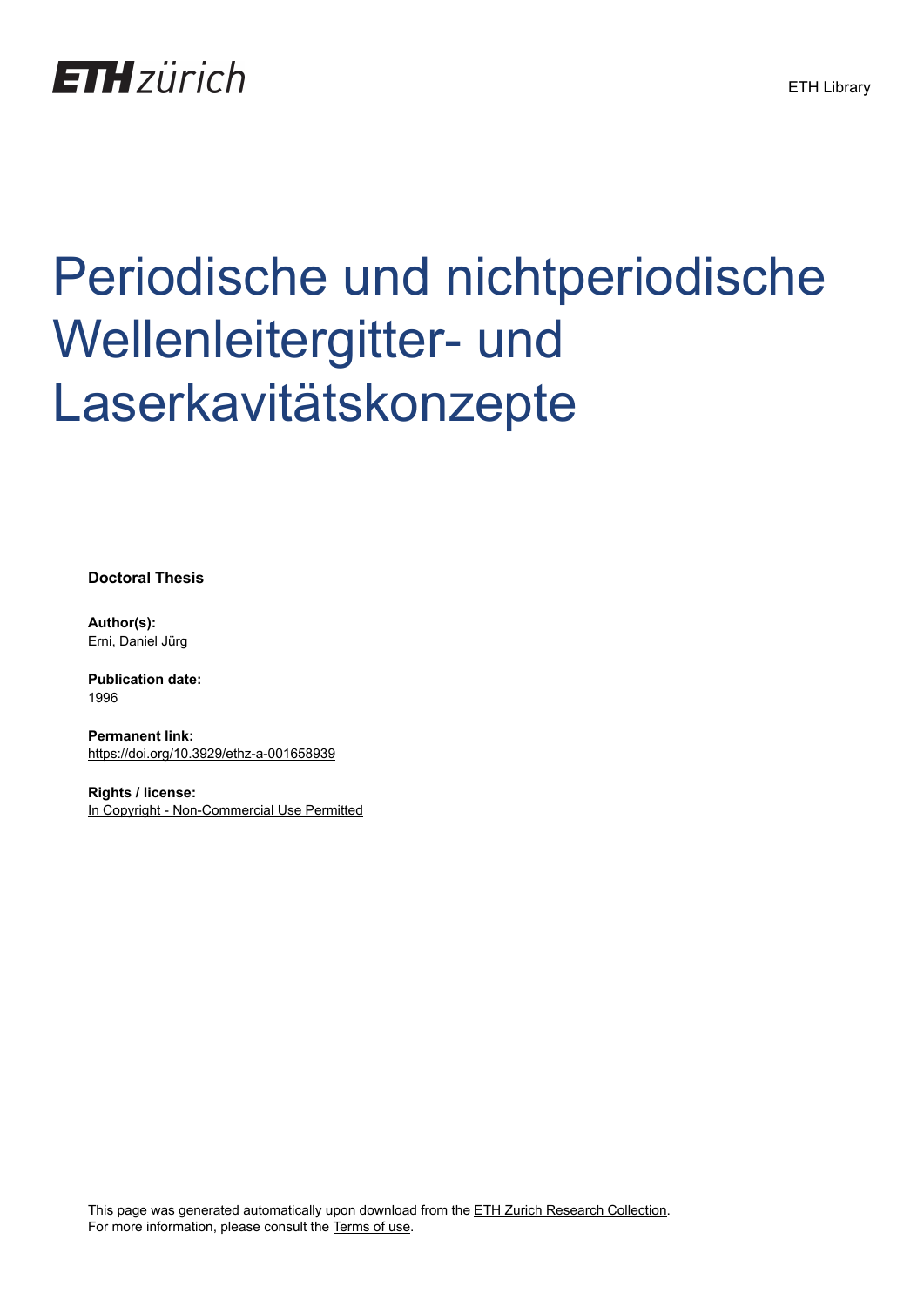Diss. ETH  $cx.$   $\beta$ 

Diss. ETH Nr. 11654

# Periodische und nichtperiodische Wellenleitergitter- und **Laserkavitätskonzepte**

ABHANDLUNG zur Erlangung des Titels DOKTOR DER TECHNISCHEN WISSENSCHAFTEN der EIDGENOSSISCHEN TECHNISCHEN HOCHSCHULE **ZÜRICH** 

> vorgelegt von DANIEL JURG ERNI Dipt. El.-lng. ETH/EI.-lng. HTL geboren am 21. Oktober <sup>1961</sup> von Zürich (ZH)



angenommen aufAntrag von Prof. Dr. W. Bachtold, Referent Prof. Dr. B. D. Patterson, Korreferent

Zürich 1996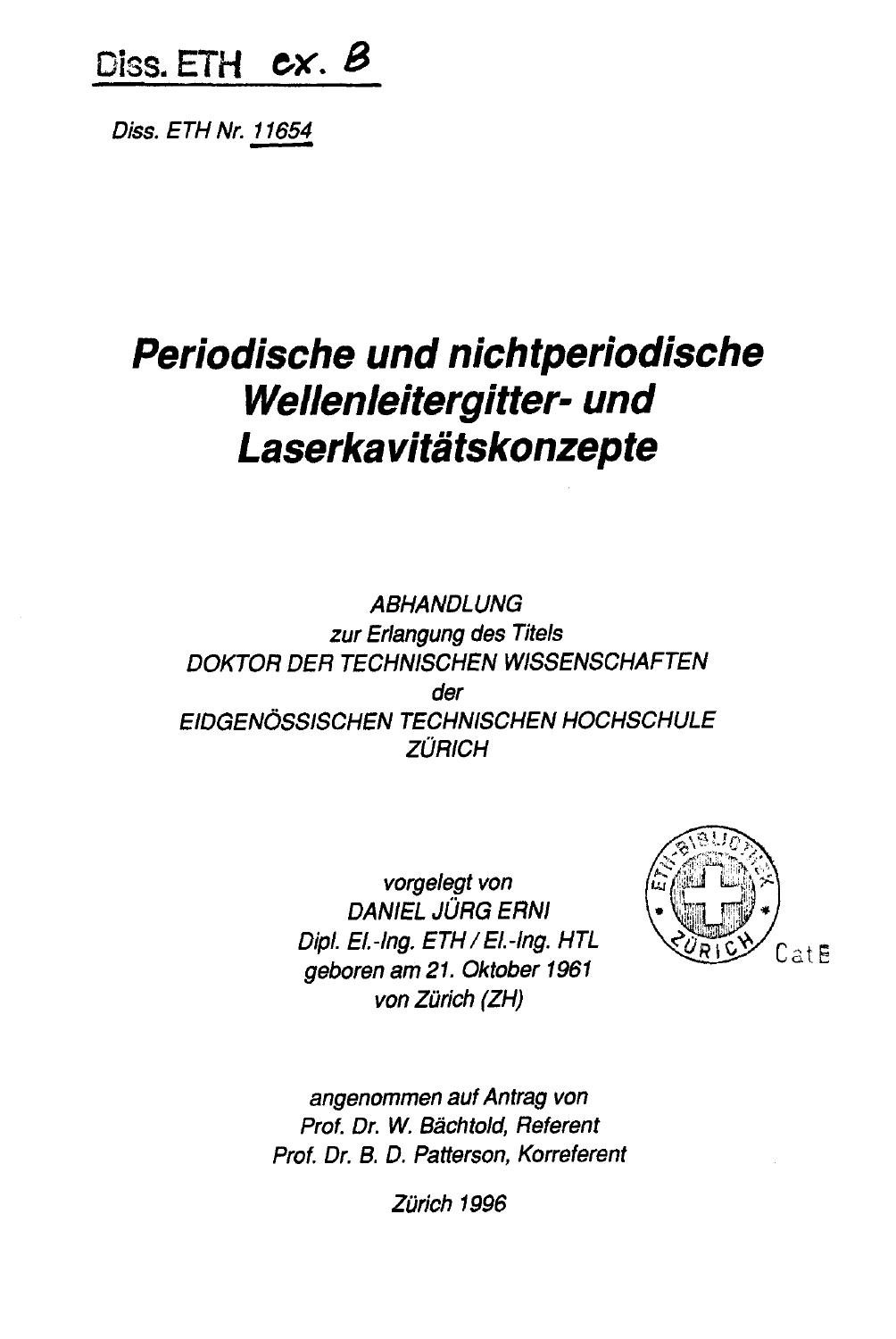### Abstract

#### Introduction

An inexpensive monolithic laser diode emitting at a wavelength around 850 nm would be <sup>a</sup> very attractive light source for the development of low-cost high-precision time and distance measurement systems. Such single-longitudinal-mode laser emission requires special considerations of the optical field within the laser cavity. Well known attempts such as wavelength selective feedback can either be in the form of <sup>a</sup> distributed *Bragg* reflector  $(DBR)$  or can be incorporated into the active part of the laser providing distributed feedback (DFB). Both of these laser topologies employ a fine-scale periodic corrugation of relatively small index steps to interact with the electromagnetic wave. Such corrugations mostly have periods on the order of <sup>a</sup> few hundred nanometers. Such resolution requirements put high demands even on the state-of-the-art in lithographic reproduction, resulting in low manufacturing through-put and very high costs. In order to focus on a simple laser processing, large-scale periodic or non-periodic perturbations have been proposed. In the work presented here two totally different grating concepts are treated: first, the periodic doubly perturbed waveguide structure (DPS), and second, slowly varying non-periodic waveguide inhomogenities or non-periodic cavity-sequences respectively.

#### Part 1: Scattering of waves in doubly perturbed waveguide structures

The objective of this first part is the analysis and optimization of short, resonant dielectric DPS. Instead of the commonly used singly perturbed DBR reflectors, where the 2nd order *Bragg* reflection and the corresponding radiation loss are related by a predefined grating profile dependent relationship, the DPS offers the possibility of an independent design procedure. We therefore focus our investigations on two canonical applications of the DPS: on a radiation minimized 2nd order Sragg-Reflector and a radiation enhanced resonant grating coupler topology, both for TE-polarization. Such DPS reflectors show distinct reflection minima at grating offsets  $\delta = \frac{\Lambda}{4}$  and  $\delta = \frac{3\Lambda}{4}$  respectively. These minima are observed to be insensitive to variations of the grating separation  $2d$ (e.g. equivalent waveguide thickness). The corresponding reflection maxima were found at values of  $\delta = 0$ ,  $\Delta/2$ ,  $\Delta$ . Considering an optimized grating coupler design, the effective length  $L_{\text{eff}}$  has been identified as a formal discrimination criterion, to determine whether the grating radiation is solely governed by the input reflection behavior or mainly by its radiation coupling. In comparison to the reflection coefficient the radiation loss is now strongly dependent on the grating separation 2d offering the flexibility of choosing either a reflection value or a radiation loss factor independently. This unique feature is highly recommended in the context of an adequate DPS design procedure. Our analysis of the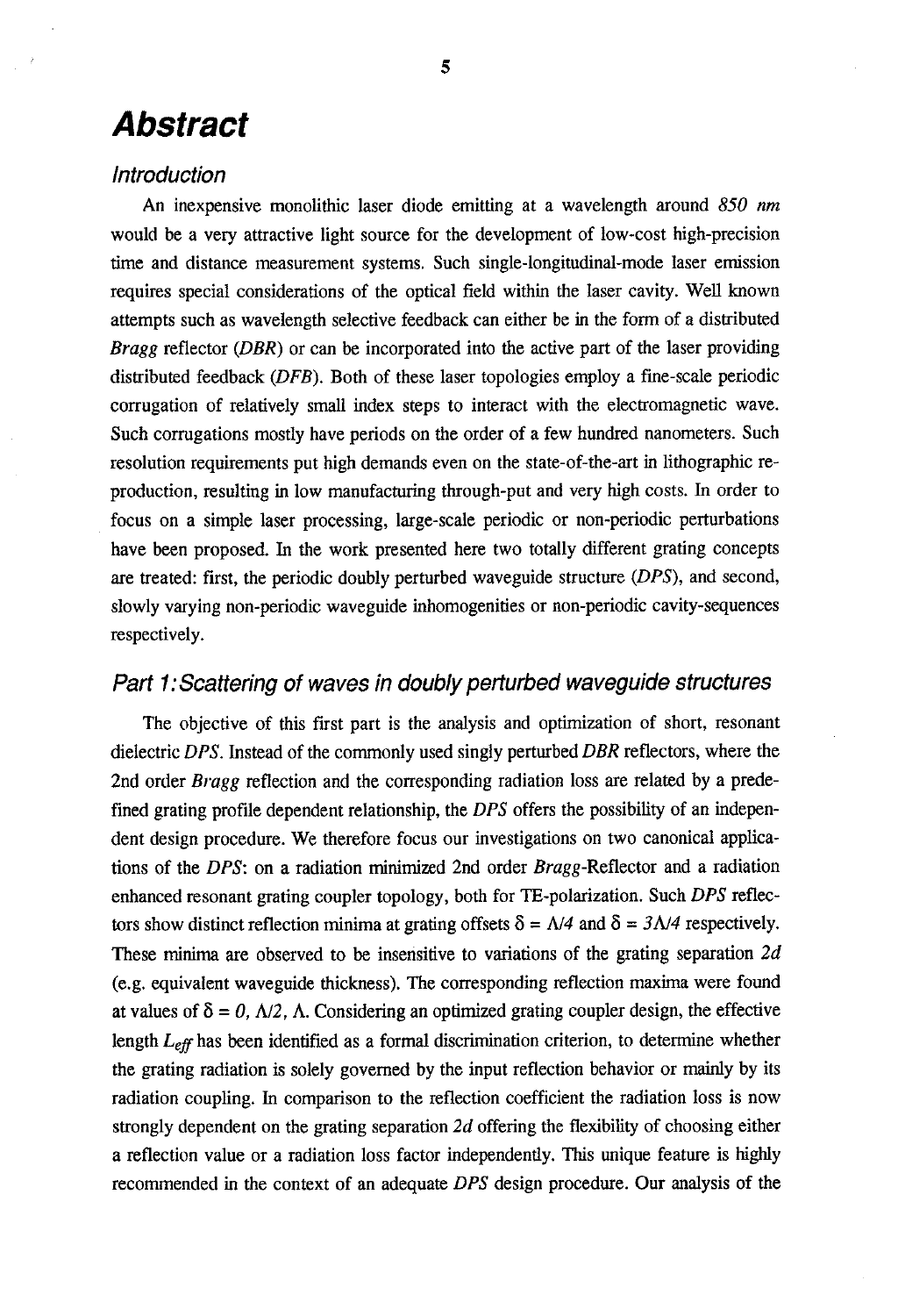radiation properties has divided the  $DPS$  topology in two totally separate cases:  $sym$ metrical structures and asymmetrical ones. Such a characteristic refers to a different perturbation strength of the DPS's two gratings, which is defined either by each grating depth or by the refractive index of the adjacent half-space. The functional dependence between the grating offset  $\delta$  and the grating separation 2d for the optimum of the desired design goal has extensively been investigated. Experimental studies of symmetrical DPS structures are carried out on <sup>a</sup> 168 cm long microwave model (168 periods). The experimental results showed <sup>a</sup> strong correlation to theoretical predictions.

The lack of <sup>a</sup> strict dependency between mode and radiation coupling qualifies the DPS structure as <sup>a</sup> test case to validate powerful approixmations such as the coupledmode analysis. Using the semi-analytical, fully vectorial MMP method (multiple multipole method) for computational electromagnetics, all unique properties of such <sup>a</sup> DPS have been investigated in great detail. The neglected field coupling within the grating zone has been identified as the main inconsitency of all coupled mode based approximations. As an astonishing fact, also extremely short DPS (2 periods) are able to reproduce the radiation characteristics of infinitely long resonant waveguide gratings. Such a behavior also strongly reminds to the validity range of the effective mass approximation in solid-state physics.

#### Part 2: Analysis and optimization of non-periodic coupled multisection laser structures

In this part of the presented work three different non-periodic multi-section laser topologies are investigated by the use of a transfer-matrix model. In terms of a distinct mode-selectivity and the minimal number of involved sub-cavities non-periodic struc tures, such as the *self-similar triadic Cantor sequence or the quasi-periodic Fibonacci* sequence turned out to be superior when compared to an equivalent slowly varying periodic cavity concept. Instead of solving the inverse-scattering problem in a rigorous manner to obtain only one solution, we additionally decided to use *genetic algoritms*. This kind of *heuristic* search procedure allows insight into which structures are well suited for the desired applications. During the optimization, we assume the laser specifications are fullfilled when laser threshold is reached at <sup>a</sup> lasing wavelength of 852 nm, the peak of the optical material gain spectrum coincides with this specified wavelength, and the mode-selectivity within the round-trip gain spectrum approaches a maximum. In conclusion *Cantor* topologies characteristically have the best modeselectivity (total length  $L = 428 \mu m$ , 31 cavities), wether the *evolutionary* optimized solutions (total length  $L = 690 \,\mu m$  resp. 645.6  $\mu m$ , 41 resp. 34 cavities) turned out to be much less sensitive to statistical variations in sub-cavity lengths.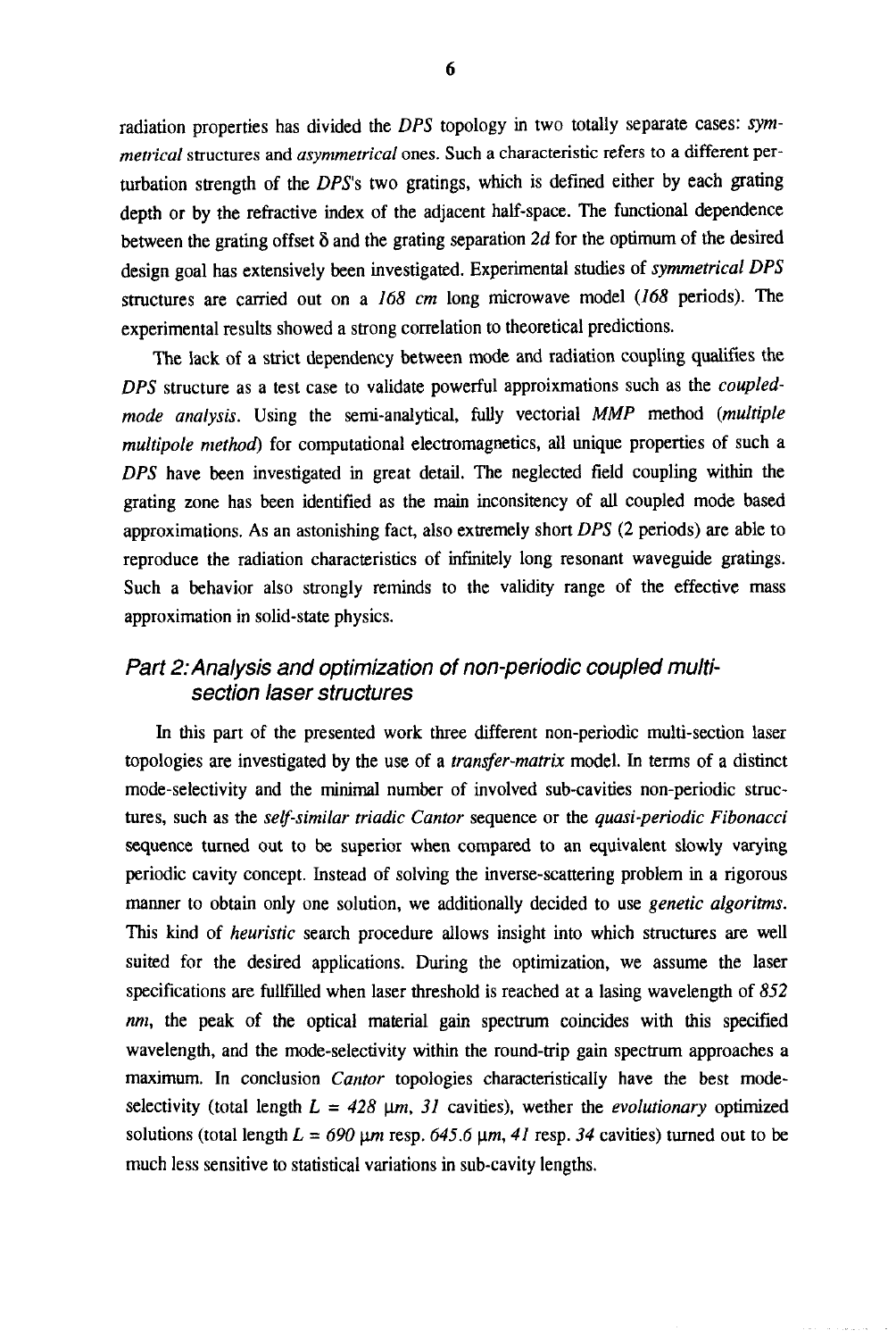## Kurzfassung

#### **Einleitung**

Eine einfache, billige monolithisch integrierte Halbleiter-Laserdiode mit einer Emissionswellenlänge von ungefähr 850 nm stellt eine sehr attraktive Lichtquelle dar, die sich in der Messtechnik-Industrie im Zusammenhang mit hochprazisen Frequenz- und Distanzmessungen einer sehr regen Nachfrage erfreuen wiirde. Nahezu monochromatisches Licht hoher Kohärenz bei dieser vorgegebenen Emissionswellenlänge bedingt aber, dass die Ausbildung eines einzigen Schwingungszustandes des elektromagnetischen Feldes in der Laserkavitat zum einen bevorzugt und zum anderen auch kontrolliert werden muss. Dies erreicht man mit einer speziellen Ausgestaltung der Kavitat selbst. So kann sie beispielsweise als raumliches Filter angelegt sein, welches in der Lage ist, die Topologie der Laserkavitat wellenlangenselektiv wirksam werden zu lassen. In dieser Hinsicht wurden zwei vollig unterschiedliche Wellenleitergitterkonzepte genauer untersucht: die periodische Doppelgitterstruktur (DPS) und die langsam variierende nichtperiodische Wellenleiter- resp. Kavitätsinhomogenität.

#### 1. Teil: Gefuhrte Wellen in Doppelgitterstrukturen

Der 1. Teil der Arbeit befasst sich mit der Analyse und Optimierung von kurzen, resonanten dielektrischen Doppelgitterstrukturen (DPS). Dies vor allem im Hinblick auf das extremale Reflexionsverhalten bezuglich der gefiihrten Modi im Wellenleitergitter und auf die extremale sowie unidirektionale Leistungsabstrahlung. Im Gegensatz zu den iiblichen einfachen 2. Ordnungs-Bragg-Gittern, wo Gitterreflexion und Gitterabstrahlung iiber eine feste Beziehung miteinander verkniipft sind, bietet das Doppelgitter ein entkoppeltes Entwurfsvorgehen, bei dem sowohl die Reflexion als auch die Strahlungsdampfung praktisch unabhängig voneinander eingestellt werden können.

Den Schwerpunkt der vorliegenden Untersuchung bilden der strahlungsarme 2. Ordnungs-Bragg-Reflektor und der resonante Gitterkoppler. DPS-Reflektoren zeigen Minima bei Gitterverschiebungen  $\delta$  in der Umgebung von  $\delta = \Lambda/4$  resp.  $3\Lambda/4$ , deren Lage wiederum insensitiv auf Variationen der Gitterseparation 2d reagieren. Die Reflexionsmaxima sind analog dazu bei Gitterverschiebungen von  $\delta = 0$ ,  $\Delta/2$ ,  $\Lambda$  zu finden. Im Hinblick auf einen Kopplerentwurf wurde die effektive Länge  $L_{\text{eff}}$  als das quantitative Unterscheidungskriterium identifiziert, welches angibt, ob das Abstrahlverhalten nun von der Moden- oder von der Strahlungskopplung selbst dominiert wird. Ganz im Gegensatz zur Eingangsreflexion der DPS-Struktur verhalt sich die Gitterabstrahlung in bezug auf Anderungen der Gitterseparation  $2d$ : Hier sind die Minima nun eine direkte Funktion von 2d. Diese Flexibilitat hinsichtlich der Optimierung eines resonanten Reflektors oder Kop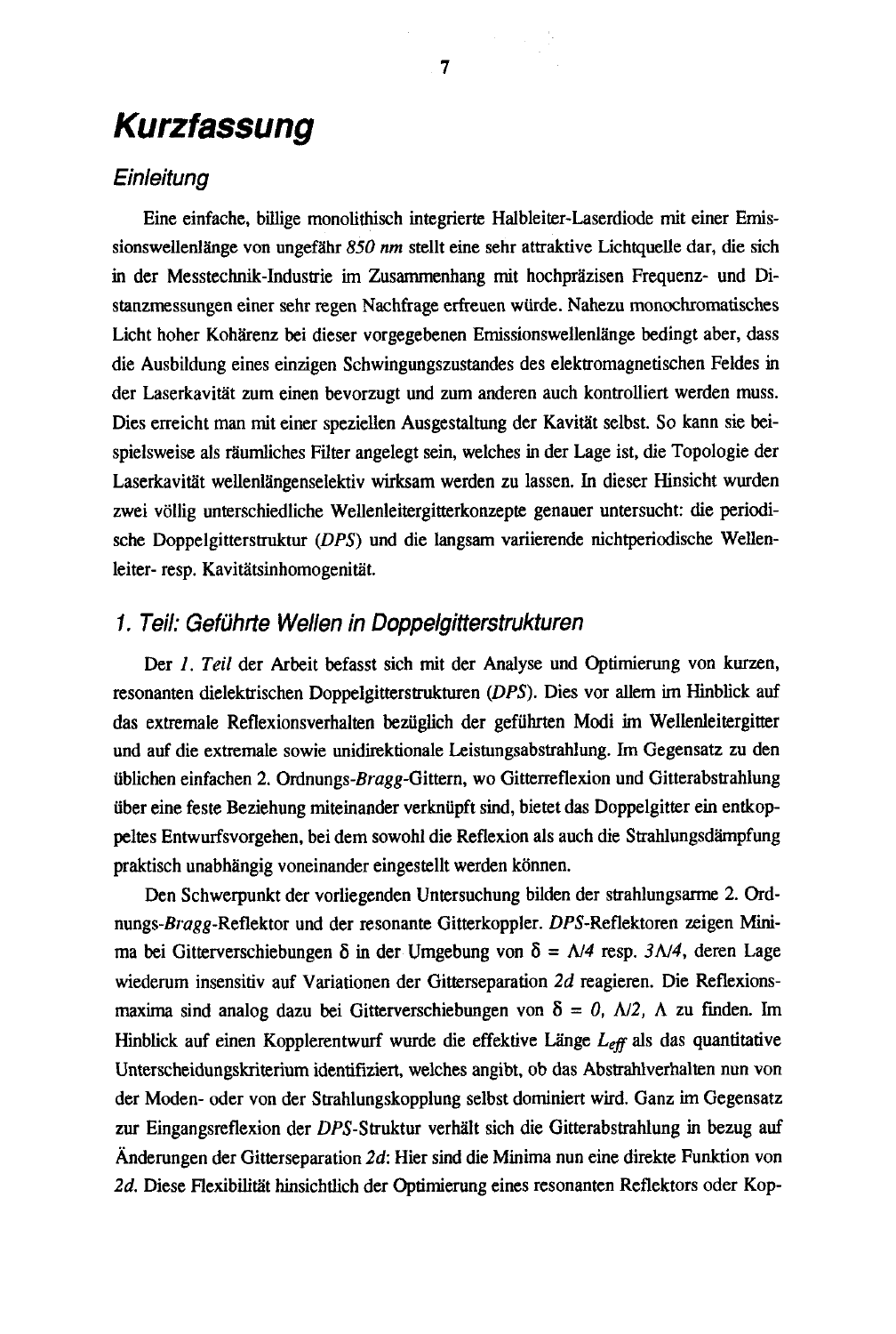plers räumt der Strahlungsdämpfung  $\alpha$  im Entwurfsvorgehen eine weit grössere Bedeutung ein. Bei der Analyse des Abstrahlverhaltens von DPS-Strukturen differenziert man zwei unterschiedliche Betriebszustände: die Abstrahlung von der symmetrischen Struktur und diejenige vom asymmetrischen Wellenleitergitter. Das Prädikat symmetrisch resp. asynimetrisch entstammt aus einem Vergleich zwischen den Starken der Gitterstorung einer jeden Gitterebene und wird entweder durch die Profiltiefe des einzelnen Gitters oder den Brechungsindex des angrenzenden Halbraums gekennzeichnet. Vollständig unidirektionale Abstrahlung bedarf, nebst der entsprechenden Gitterverschiebung, aber stets einer asymmetrischen DPS-Struktur. Die funktionalen Zusammenhänge zwischen der Gitterverschiebung  $\delta$  und der Gitterseparation 2d im angestrebten Optimum des jeweiligen Betriebszustandes wurden eingehend untersucht und für den symmetrischen Fall anhand eines entsprechend skalierten, 168 cm (168 Perioden) langen Mikrowellenmodells messtechnisch verifiziert.

Im weiteren eignet sich die Toplologie der periodischen Doppelgitterstruktur, gerade wegen der unabhangigen Einstellung von Modenkopplungs- und Strahlungsdampfungskonstante, besonders gut, um Näherungsansätze wie z.B. die Coupled-Mode Analysis auf ihre Leistungsfahigkeit hin auszutesten. Mit Hilfe der Mehrfach-Multipol-Methode (MMP) konnte so anhand einer vollvektoriellen Feldberechnung am kurzen Doppelgitter nachgewiesen werden, dass die Hauptinkonsistenz derartiger Näherungsmethoden vor allem von der Unterschlagung einer lokalen Feldkopplung im Bereich der Gitterzone herrührt. Eine der erstaunlichsten Beobachtungen kann an extrem kurzen DPS-Strukturen gemacht werden, welche lediglich aus zwei Storperioden bestehen. Solche «Gitter» zeigen immer noch das typische Abstrahlungsverhalten langer resonanter Gitterstrukturen, eine Erkenntnis, die iiberrascht, einem aber gleichzeitig den Giiltigkeitsbereich der Effektiven-Masse-Näherung in der Festkörperphysik in Erinnerung ruft.

#### 2. Teil: Analyse und Optimierung von nichtperiodisch gekoppelten Mehrsektionen-Laserstrukturen

In diesem Abschnitt werden vier unterschiedliche nichtperiodisch gekoppelte Mehrsektionen-Laserstrukturen beschrieben und drei davon mit Hilfe eines Transfer-Matrix-Ansatzes eingehend analysiert. Selbstähnliche oder quasi-periodische Topologien, wie es die triadische Cantor- oder die Fibonacci-Sequenz darstellen, zeigen im Vergleich zu einer langsamvariierenden periodischen Kavitätsinhomogenität eine deutlicher ausgeprägte Modenselektivitat bei einer signifikant kleineren Anzahl gekoppelter Kavitaten. Die heuristische Optimierung von Laser-Topologien mit Hilfe genetischer Algorithmen (GA) vermittelt, nebst dem Erhalt der gewiinschten Laserstruktur, zudem einen tieferen Einblick in den Werdegang einer sogenannten *guten* Lösung, und vermag unter Umstän